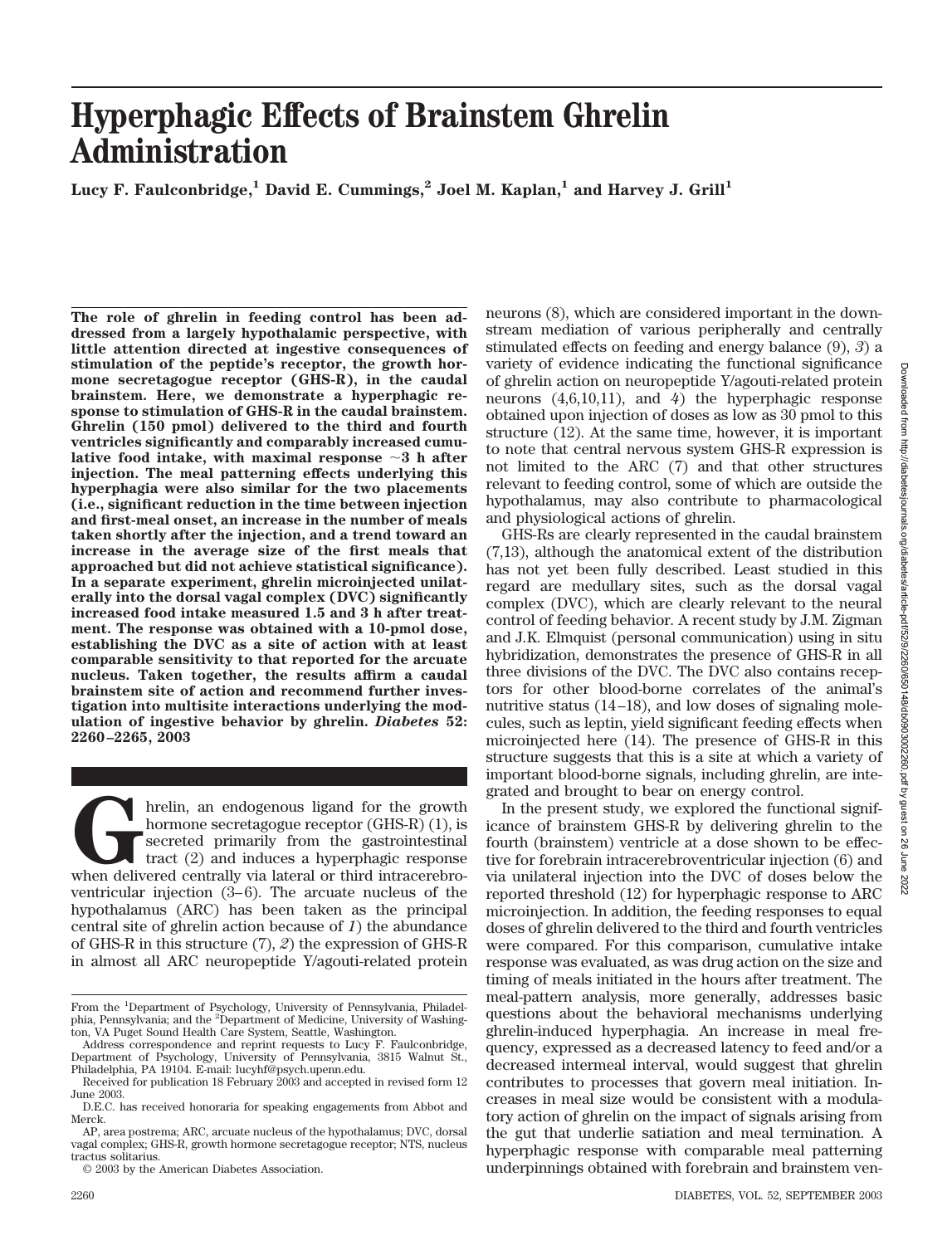tricular ghrelin administration would suggest that a common behavioral control mechanism can be engaged by stimulation of anatomically distinct populations of GHS-R.

## **RESEARCH DESIGN AND METHODS**

**Animals.** Male Sprague-Dawley rats (Charles River Laboratories, Wilmington, MA), weighing 295–330 g at surgery, were housed in hanging stainless steel cages in a room under a 12/12-h light/dark cycle (lights on 9:00 A.M.). Powdered chow (Ralston Purina, St. Louis, MO) and water were available ad libitum. The experimental protocols conformed to institutional standards of animal care and the Guide for the Care and Use of Laboratory Animals (National Research Council, 1996).

**Surgery.** Rats were anesthetized with a mixture of ketamine (9 mg/kg) and xylazine (1.5 mg/kg i.m.). Each animal received a 22G guide cannula (Plastics One, Roanoke, VA) that was implanted 2 mm above an injection site in the third or fourth ventricle (experiment 1) or the DVC (experiment 2). The third ventricle cannula was positioned on the midline, 2.0 mm posterior to bregma and 7.6 mm below the skull surface. Fourth ventricle coordinates were on the midline, 2.5 mm anterior to the occipital suture and 5.2 mm below the skull surface. The DVC cannulas were angled 15° in the anterior-posterior direction and positioned 0.4 mm lateral to midline, 2.2 mm anterior to the occipital suture, and 6.8 mm below the dura. The cannulas were cemented to four jeweler's screws, attached to the skull, and closed with obturators.

**Verification of cannula positions.** Ventricular cannula placements were evaluated functionally after at least 7 days recovery from surgery through measurement of the sympathetically mediated hyperglycemic response to 210  $\mu$ g of 5-thio-D-glucose in 2  $\mu$ l saline (19). Only rats that showed at least a twofold increase in plasma glucose level in response to this treatment were used in the experiments. The parenchymal placement was verified histologically. Fast green dye or india ink  $(0.2 \mu I)$  was injected through the cannula just before transcardial perfusion with saline followed by 10% formalin. Brains were removed and postfixed in a 10% sucrose-formalin solution. Sections (50 -m thick) were cut in the coronal plane and then stained with cresyl violet. Only data for animals whose injection site was located within the DVC were included in the behavioral analysis.

**Drug preparation and injection.** Rat ghrelin (Phoenix Pharmaceuticals, Belmont, CA) was dissolved in sterile saline (experiment 1) or artificial cerebrospinal fluid (experiment 2) and stored at  $-4^{\circ}$ C for no more than 6 weeks before use. Drug or vehicle was delivered with a 28-G injector via a Hamilton microsyringe (Reno, NV). For experiment 1, ghrelin (150 pmol) or vehicle was delivered in two 1-µl bolus injections, separated by a 30-s pause. The injector was kept in place for an additional 30 s after the last bolus. For experiment 2,  $0.2$   $\mu$ l ghrelin (5 or 10 pmol) or vehicle was delivered unilaterally to the DVC over a 2-min period via microsyringe pump (Harvard Apparatus, Holliston, MA). All injections were delivered in the first hour of the light phase. On at least two occasions before experimental testing, rats were given vehicle injections to habituate them to the injection procedure.

#### **Experimental procedures**

*Experiment 1: Cumulative food intake and meal-pattern effects of third or fourth intracerebroventricular ghrelin administration.* Two respective groups of rats were prepared with third  $(n = 14)$  or fourth  $(n = 11)$ intracerebroventricular cannulas. Each received injections of 150 pmol ghrelin and vehicle, delivered in counterbalanced order on different occasions separated by 3–4 days. The 150-pmol dose is known to be a moderate supra-threshold dose for the feeding response with forebrain ventricular delivery (6). A given level of hyperphagic response, expected for the third intracerebroventricular treatment, would provide a reference against which to evaluate any response to ghrelin delivered to the brainstem ventricle.

*Apparatus.* Cumulative food intake and meal patterns were measured with a specialized device (DiaLog Instrument, Tallahassee, FL) that recorded intake in 30-s intervals throughout a 23-h period. The apparatus consists of stainless steel hanging cages, each with an opening to a food cup seated on a load cell circuit that reports to an interface and a computer with customized software for data storage, display, and analysis. The system was initiated each day  $\sim$  1 h after the onset of the light phase. During the first hour, animals were weighed and food cup weights were obtained to confirm system calibration. On the experimental schedule, animals received intracerebroventricular injections over a 20-min period just before system initiation and presentation of the food cup.

*Statistical analyses.* Cumulative intake records with 30-min resolution were generated for purposes of display. Drug and ventricle effects were analyzed via two-way ANOVA on cumulative intakes at 1.5, 3, 12, and 24 h. Given the pattern of results obtained, the analysis of meal pattern parameters was limited to the first 3 h after treatment. Meals were defined as a bout of feeding in which a minimum of 0.25 g was ingested, with a meal termination criterion as the beginning of a pause in ingestive behavior no less than 10 min in duration. (Of all the meals evaluated, only four bouts of feeding failed to meet the intake criteria. The parameters evaluated via two-way ANOVA included latency to the first meal, interval between the first and second meal, size of the first meal, two-meal average meal size, and the number of meals taken in 3 h.

*Experiment 2: Cumulative food intake effects of DVC ghrelin microinjection.* Rats  $(n = 13)$  received ghrelin or vehicle into the DVC, in counterbalanced order separated by 3 days. All rats were tested with a 10-pmol dose. Among these, three had been previously tested in a pilot experiment with 30 pmol ghrelin (and counterbalanced vehicle condition). The remaining animals subsequently received a 5-pmol dose (with counterbalanced vehicle condition). As in experiment 1, injections were delivered in the first hour of the light phase. Food intake was measured at 1.5, 3, and 24 h after injection by weighing the food dish. Results for the 10- and 5-pmol doses were analyzed separately against the respective vehicle values via two-tailed paired *t* tests.

## **RESULTS**

# **Experiment 1: Cumulative food intake and meal pattern effects of third or fourth intracerebroventricular ghrelin administration.**

*Ventricle injection site comparisons.* For every parameter evaluated, the two-way ANOVA (injection site  $\times$  drug) showed no main effect of injection site  $(P > 0.2)$ . In addition, with one arguably minor exception noted below, drug treatment effects for third and fourth intracerebroventricular injection sites were of comparable magnitude, as indicated by the lack of significant two-factor interactions  $(P > 0.5)$ . Because there were no differences in ghrelin action with third and fourth intracerebroventricular delivery, the statistical results are presented below only for the drug factor.

*Cumulative food intake***.** The hyperphagic response to 150 pmol ghrelin is depicted in Fig. 1*A* and *B*, which show the cumulative intake records for third and fourth intracerebroventricular conditions, respectively. The ANOVA for the four time points evaluated revealed a significant main effect of drug in each case (1.5 h:  $F_{1,23} = 19.1, P <$ 0.001; 3 h:  $F_{1,23} = 26.6, P < 0.001;$  12 h:  $F_{1,23} = 7.79, P <$ 0.01; 24 h:  $F_{1,23} = 4.59, P < 0.05$ ). It is clear from inspection of the cumulative intake records for the entire day (Fig. 1*A* and *B* insets) that the maximal size of the ghrelin effect was achieved by 3 h after injection. Because there was no additional hyperphagic effect of ghrelin beyond this point, we have limited the time frame of the meal-pattern analysis to the early hours after treatment.

*Meal patterning***.** Ghrelin treatment significantly increased meal frequency, which is reflected in the significant increase in the number of meals taken during the 3 h after injection ( $F_{1,23} = 16.35, P < 0.001$ ). Values (mean  $\pm$ SE) for this parameter were  $0.73 \pm 0.19$  and  $2.18 \pm 0.4$ meals for vehicle and ghrelin delivered to the fourth ventricle, respectively, and  $0.86 \pm 0.31$  and  $2.00 \pm 0.33$  for these same injections into the third ventricle. This ghrelinrelated increase in meal frequency was accounted for by a substantial decrease in the interval between injection and the onset of the first meal  $(F_{1,12} = 14.63, P \le 0.001)$  (Fig. 2). There was no main effect of ghrelin treatment on the interval between the first and second meals  $(F_{1,23} = 3.98,$  $P < 0.06$ ), although the interaction between drug and intracerebroventricular placement factors was significant  $(F<sub>1,23</sub> = 5.01, P < 0.05)$ , reflecting a decrease in intermeal interval observed with the fourth intracerebroventricular group.

As shown in Fig. 3, there was a sizeable trend toward an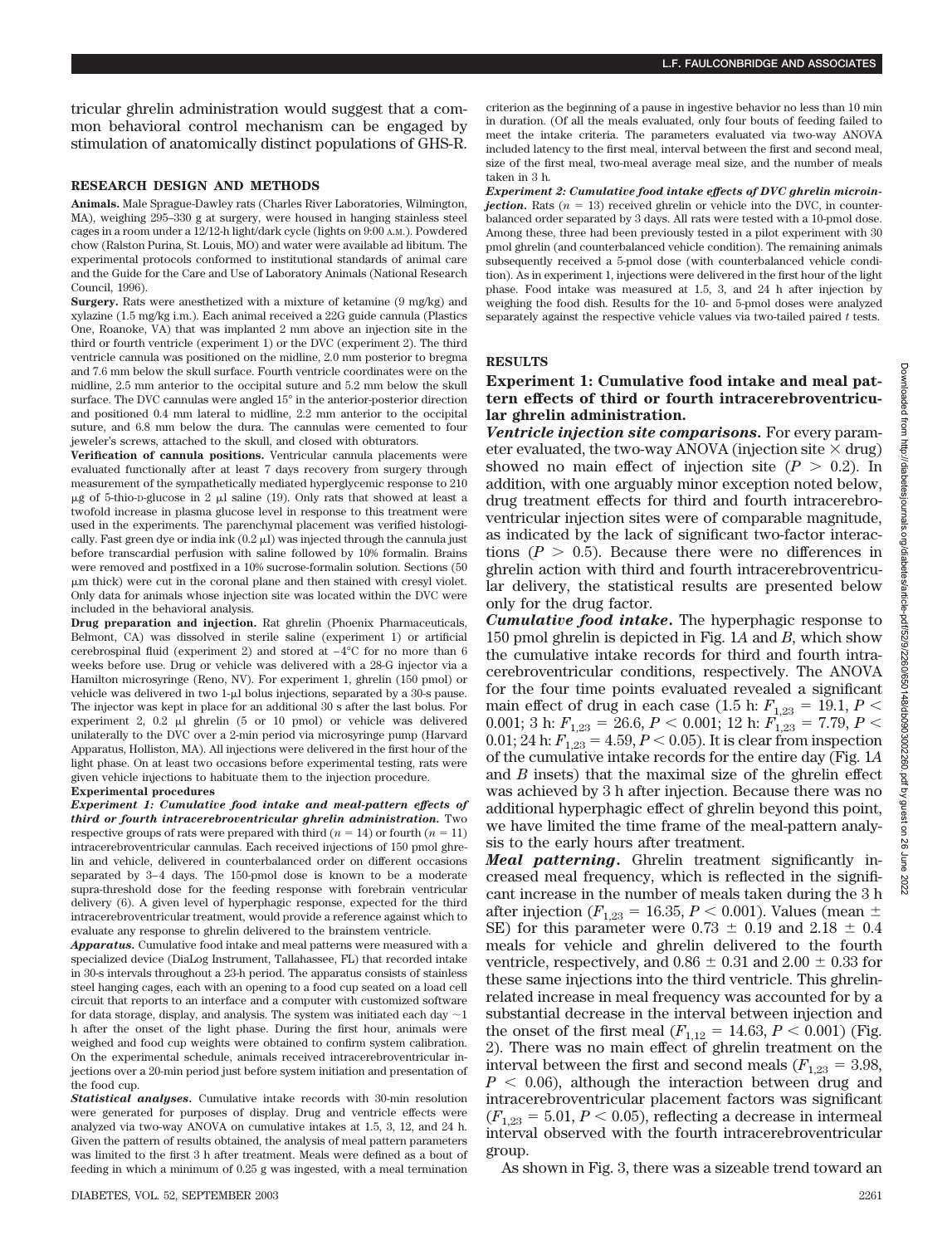

increase in first meal size after ghrelin treatment. The ANOVA on the raw data yielded a significant main effect of drug treatment  $(F_{1,23} = 4.98, P \lt 0.04)$ . However, inspection of Fig. 3, in which individual subject values are represented, reveals that high-value outliers contributed heavily to the size of the trend. Indeed, when these outliers are removed from the analysis (one from the third and two from the fourth intracerebroventricular group), or when their impact is reduced through a log transform of the raw data, the overall effect of ghrelin treatment on first-meal size is no longer statistically significant. A similar pattern of results was obtained for the average size of the first two meals taken after treatment, where the significant treatment effect  $(F_{1,23} = 5.31, P < 0.04)$  in the analysis of the raw data is no longer reliable with outliers removed or with log-transformed data.



**FIG. 2. Time (mean SE) taken for animals to initiate a meal following injection of 150 pmol ghrelin**  $(\blacksquare)$  **or vehicle**  $(\square)$  **in experiment 1. See text for statistical analysis.**

**FIG. 1. Cumulative food intake (mean SE) at 1.5, 3, and 12 h following injection of 150 pmol ghrelin (**f**) or vehicle**  $(\Box)$  into third  $(A)$  and fourth  $(B)$  ventricles in **experiment 1. Insets show, with 30-min resolution, group mean cumulative intake records for drug and vehicle conditions. See text for statistical analysis.**

**Experiment 2: Cumulative food intake effects of ghrelin microinjection into the DVC.** Of the 13 cannula placements judged to lie within the DVC, 7 were at the level of the area postrema (AP). The other six were clustered in a position within 1 mm anterior to the AP (Fig. 4). Ghrelin at the 10-pmol dose unilaterally delivered to the DVC significantly increased intake at the 1.5-h  $\left[t(12)\right]=$ 2.99,  $P < 0.01$ ] and 3-h  $[t(12) = 4.08, P < 0.004]$  measurement points (Fig. 5). At the 5-pmol dose, values after ghrelin injection were, on average, higher than after vehicle, but the difference was not statistically reliable at either time [90 min:  $t(9) = 0.68$ ,  $P = 0.51$ ; 3 h:  $t(9) = 0.66$ ,  $P = 0.52$ ].



**FIG. 3. Size of the first meal (mean SE) following injection of ghrelin (**o**) or vehicle () in experiment 1. Data points shown represent meal sizes of individual animals in each condition. See text for statistical analysis.**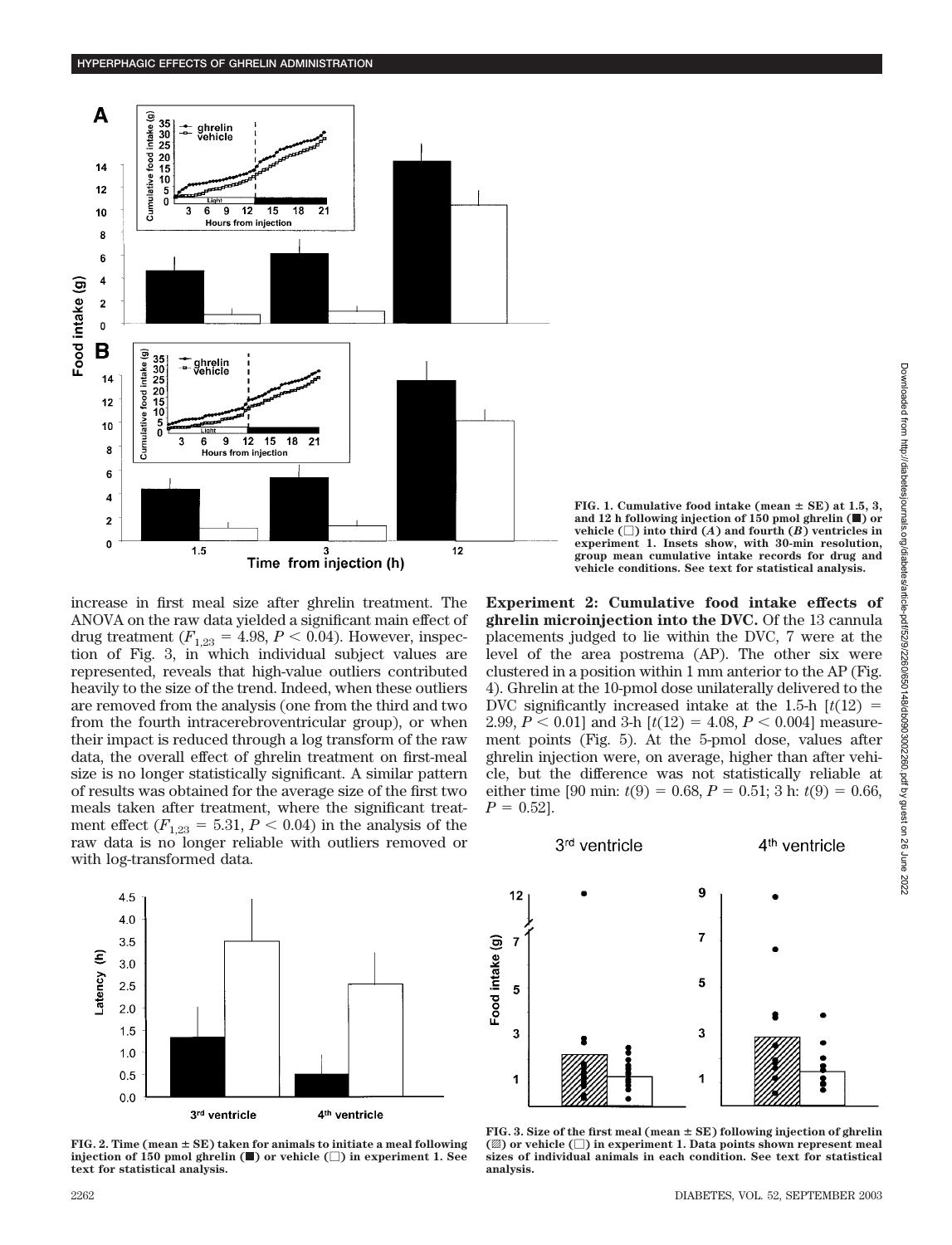

**FIG. 4. Reconstruction of dorsal medullary injection sites. The centers of injections are represented by black dots; all were deemed to lie within the dorsal vagal complex. Placements shown were between** -**13.24 (***A***) and** -**13.68 mm (***B***) from bregma (25). Of the 13 cannula placements, 6 were clustered in a position within 1 mm anterior to the AP (***A***). The other seven injector sites were at the level of the AP (***B***). 12, hypoglossal nucleus; 10, dorsal motor nuclear of the vagus nerve; sol, solitary tract; four v, fourth ventricle; NTS, nucleus of the solitary tract.**

## **DISCUSSION**

The present results indicate that delivery of ghrelin to the brainstem induces a hyperphagic response similar to that obtained by us and by others with the same dose of ghrelin delivered to the forebrain. This conclusion is supported by complementary results of the two experiments in which ghrelin was delivered to the fourth ventricle and to the brainstem parenchyma at low doses. The magnitude of the orexigenic response to fourth intracerebroventricular ghrelin administration was comparable to the effects of third intracerebroventricular delivery. The 150-pmol dose elevated cumulative intake at 1.5 and 3 h to approximately the same extent with both placements. Given the essentially



**FIG. 5. Cumulative food intake (mean SE) at 1.5 and 3 h following injection of 10 (***A***) or 5 pmol (***B***) ghrelin (** $\blacksquare$ **) or vehicle (** $\Box$ **) into DVC parenchyma in experiment 2. \****P* **< 0.01, drug vs. vehicle.**

flat character of the dose-response curve for intracerebroventricular ghrelin (4,6,11,12) over two or more orders of magnitude in the supra-threshold range, the present results are not sufficient for a judgement of equivalent sensitivity to the peptide at the two placements. The results do qualitatively establish that a hyperphagic response is obtained after brainstem intracerebroventricular delivery and, moreover, that the form of the behavioral response was similar for the two injection sites. In each case the cumulative intake effect was primarily attributable to a reduced interval between the first two meals and/or a reduced latency to the first meal initiated after injection. In both cases, there were group-average increases in meal size, which accounted for a minority share of the cumulative intake effects of ghrelin. In neither case, however, was the meal-size effect statistically significant (see below). Thus, very similar response profiles were obtained from the third intracerebroventricular placements, providing optimal stimulation of hypothalamic structures, including ARC, and from the fourth intracerebroventricular placement, bearing more directly on feeding-relevant structures in the caudal brainstem.

A brainstem trigger for the behavioral action of ghrelin is strongly reinforced by the hyperphagic response observed on unilateral microinjection of the peptide into the DVC. Wren et al. (12) showed that the most sensitive hypothalamic site for ghrelin-induced hyperphagia was ARC, at which 30 pmol was the lowest effective dose. Here, a similarly robust and significant response was obtained from the DVC with a lower (10-pmol) dose, establishing the DVC as a parenchymal placement of at least comparable sensitivity. Viewed along with the hypothalamic results, our findings suggest that ingestive responses to ghrelin can be elicited from more than one location; effective placements include the ARC and at least one site within the caudal brainstem.

The DVC is particularly interesting as a putative site of ghrelin action. It is already clear that this substrate is an important site for the convergence and integration of various peripheral and central signals relevant to energy homeostasis. Two of its component structures, the nucleus tractus solitarius (NTS) and AP, receive visceral afferent inputs that drive a number of autonomic reflexes and relay visceral sensory information to other components of the broader central nervous system for the control of energy balance (20–22). The DVC also contains receptors responsive to blood-borne signals correlated with the animal's metabolic status. These include longform leptin receptors (14,15) and mechanisms for the detection of changes in circulating glucose level (16–18). We noted earlier that GHS-R has recently been localized throughout the DVC (J. M. Zigman and J. K. Elmquist, personal communication). Our functional results complement this anatomical evidence and suggest that the hyperphagic effects of ghrelin delivered to the fourth ventricle are triggered, at least in part, by ghrelin acting on GHS-R in the DVC. The demonstration of ghrelin sensitivity in the DVC expands the range of peripherally generated signals relevant to energy balance that are received and potentially integrated within this region of the brainstem and draws attention to a functional parallel between the DVC and the hypothalamic arcuate nucleus.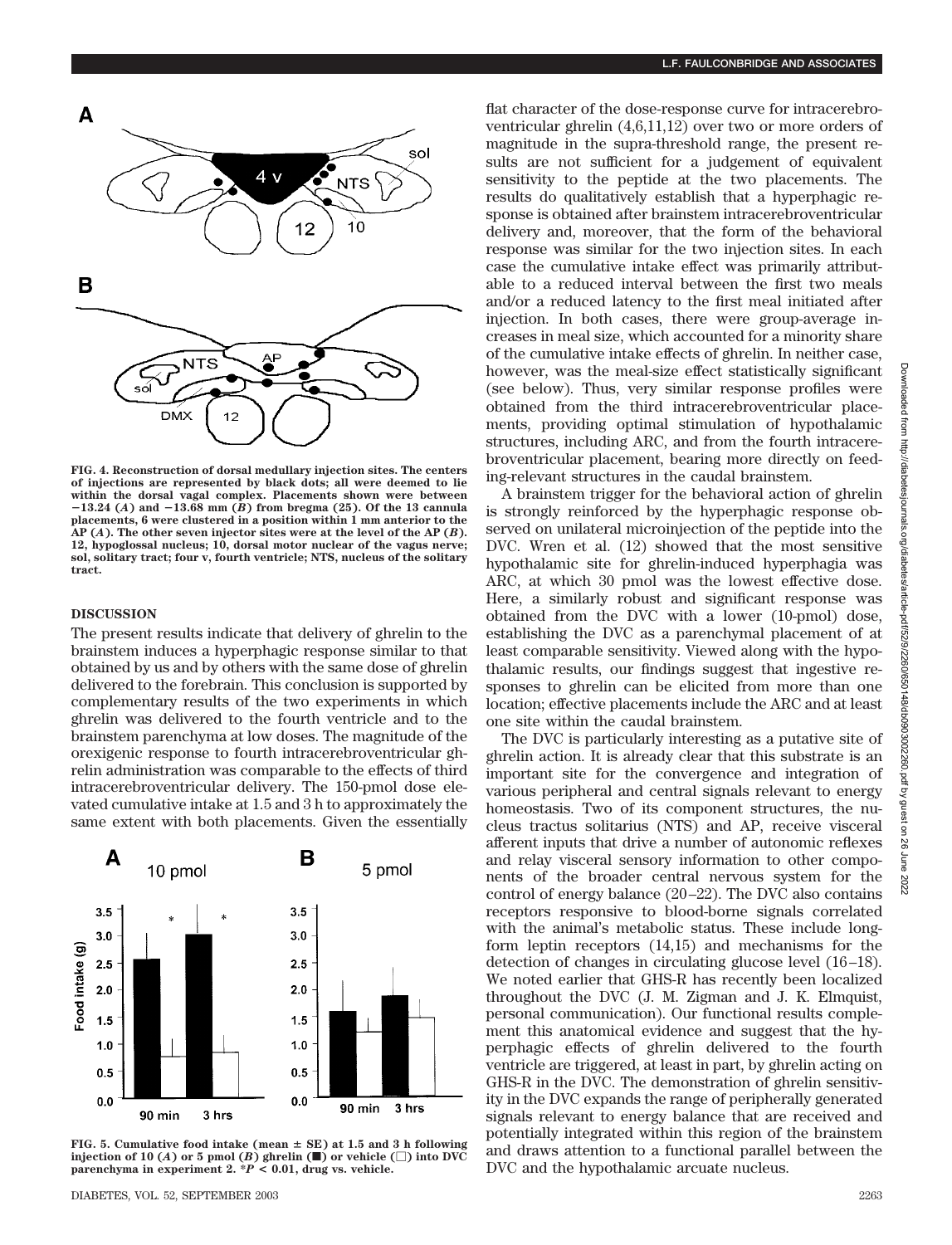The meal patterning observations enhance the comparison between the effects of third and fourth intracerebroventricular ghrelin treatment and also speak more generally to ghrelin's behavioral mode of action. Significant reductions in latency to the first meal (and in the case of fourth intracerebroventricular delivery, in the first intermeal interval) are consistent with the view that ghrelin acts as a meal-initiating signal (23,24). It should be noted, however, that the interval between ghrelin treatment and first-meal onset, albeit one shorter than after-vehicle injection, was appreciable. An explanation for the somewhat delayed effect under these pharmacological conditions cannot be provided at this time. Possibilities include a minimum temporal interval over which the effects of receptor stimulation must be integrated, a genomically mediated response, or a cascade of events within the neural network underlying meal initiation. Any neurological or pharmacological interpretation of this result, of course, must be considered alongside structural aspects of the experiment, including the particular configuration of the testing environment, and the relatively low level of arousal and exploratory behavior during the light phase of the circadian cycle. Such considerations notwithstanding, it is clear that the predominant effect underlying the hyperphagia that attends central ghrelin administration is an increase in the probability of meal initiation.

In contrast to the robust findings for latency and meal frequency, a mixed picture was obtained from the analysis of meal-size results. On average, a sizeable increase in the amount consumed during the first meal (and in the average of the first two meals) was observed, which represented a salient fraction of the treatment-related effects on cumulative intake. The trends, however, were carried largely by excessively high meal sizes for one or two rats, with the remaining values for drug and vehicle conditions similarly distributed over the same intake range (Fig. 3). A prominent trend was also obtained for the average size of the first two meals, which approached but did not achieve statistical significance. Given the variability in this parameter under the present conditions, it may be fair to view the negative results on meal size with some reservation. Indeed, prospects for capturing a reliable effect of ghrelin on meal size may be improved with other testing paradigms; for example, one in which the drug is delivered before a scheduled access to food, where the probability of feeding is high and the feeding latency effect is discounted. In any event, the present meal-size results do not provide a clear indication that ghrelin acts on feedback inhibitory mechanisms mediating satiation and the termination of individual meals.

Two conclusions may be drawn from the present work; they concern the form of the behavioral response and the central sites from which hyperphagic responses to ghrelin can be obtained. The most reliable behavioral effect of ghrelin was a reduction in the latency to feed and an increase in the number of meals taken during the first few hours after treatment. These results are consistent with a role for central ghrelin signaling in meal initiation. The meal patterning results for third and fourth intracerebroventricular administration were comparable, as was the size of the cumulative intake response, suggesting a role for both forebrain and brainstem GHS-R in short-term

food-intake control. The response to low-dose microinjection of ghrelin into the DVC strongly supports a brainstem site of action and recommends further investigation into multisite interactions underlying the modulation of ingestive behavior by this hormone.

## **ACKNOWLEDGMENTS**

This work was supported by NIM Grants DK21397 (to H.J.G.) and DK42284 (to J.M.K.).

We thank Amanda Sadacca for her contribution to the work.

## **REFERENCES**

- 1. Kojima M, Hosoda H, Date Y, Nakazato M, Matsuo H, Kangawa K: Ghrelin is a growth-hormone-releasing acylated peptide from stomach. *Nature* 402:656–660, 1999
- 2. Date Y, Kojima M, Hosoda H, Sawaguchi A, Mondal MS, Suganuma T, Matsukura S, Kangawa K, Nakazato M: Ghrelin, a novel growth hormonereleasing acylated peptide, is synthesized in a distinct endocrine cell type in the gastrointestinal tracts of rats and humans. *Endocrinology* 141:4255– 4261, 2000
- 3. Tschop M, Smiley DL, Heiman ML: Ghrelin induces adiposity in rodents. *Nature* 407:908–913, 2000
- 4. Asakawa A, Inui A, Kaga T, Yuzuriha H, Nagata T, Ueno N, Makino S, Fujimiya M, Niijima A, Fujino MA, Kasuga M: Ghrelin is an appetitestimulatory signal from stomach with structural resemblance to motilin. *Gastroenterology* 120:337–345, 2001
- 5. Wren AM, Small CJ, Ward HL, Murphy KG, Dakin CL, Taheri S, Kennedy AR, Roberts GH, Morgan DG, Ghatei MA, Bloom SR: The novel hypothalamic peptide ghrelin stimulates food intake and growth hormone secretion. *Endocrinology* 141:4325–4328, 2000
- 6. Nakazato M, Murakami N, Date Y, Kojima M, Matsuo H, Kangawa K, Matsukura S: A role for ghrelin in the central regulation of feeding. *Nature* 409:194–198, 2001
- 7. Guan XM, Yu H, Palyha OC, McKee KK, Feighner SD, Sirinathsinghji DJ, Smith RG, Van der Ploeg LH, Howard AD: Distribution of mRNA encoding the growth hormone secretagogue receptor in brain and peripheral tissues. *Brain Res Mol Brain Res* 48:23–29, 1997
- 8. Willesen MG, Kristensen P, Romer J: Co-localization of growth hormone secretagogue receptor and NPY mRNA in the arcuate nucleus of the rat. *Neuroendocrinology* 70:306–316, 1999
- 9. Schwartz MW: Neuronal pathways regulating food intake and body adiposity. *Ann Endocrinol (Paris)* 63:117–120, 2002
- 10. Kamegai J, Tamura H, Shimizu T, Ishii S, Sugihara H, Wakabayashi I: Chronic central infusion of ghrelin increases hypothalamic neuropeptide Y and agouti-related protein mRNA levels and body weight in rats. *Diabetes* 50:2438–2443, 2001
- 11. Shintani M, Ogawa Y, Ebihara K, Aizawa-Abe M, Miyanaga F, Takaya K, Hayashi T, Inoue G, Hosoda K, Kojima M, Kangawa K, Nakao K: Ghrelin, an endogenous growth hormone secretagogue, is a novel orexigenic peptide that antagonizes leptin action through the activation of hypothalamic neuropeptide Y/Y1 receptor pathway. *Diabetes* 50:227–232, 2001
- 12. Wren AM, Small CJ, Abbott CR, Dhillo WS, Seal LJ, Cohen MA, Batterham RL, Taheri S, Stanley SA, Ghatei MA, Bloom SR: Ghrelin causes hyperphagia and obesity in rats. *Diabetes* 50:2540–2547, 2001
- 13. Katayama M, Nogami H, Nishiyama J, Kawase T, Kawamura K: Developmentally and regionally regulated expression of growth hormone secretagogue receptor mRNA in rat brain and pituitary gland. *Neuroendocrinology* 72:333– 340, 2000
- 14. Grill HJ, Schwartz MW, Kaplan JM, Foxhall JS, Breininger J, Baskin DG: Evidence that the caudal brainstem is a target for the inhibitory effect of leptin on food intake. *Endocrinology* 143:239–246, 2002
- 15. Hosoi T, Kawagishi T, Okuma Y, Tanaka J, Nomura Y: Brain stem is a direct target for leptin's action in the central nervous system. *Endocrinology* 143:3498–3504, 2002
- 16. Ritter S, Dinh TT, Zhang Y: Localization of hindbrain glucoreceptive sites controlling food intake and blood glucose. *Brain Res* 856:37–47, 2000
- 17. Dallaporta M, Perrin J, Orsini JC: Involvement of adenosine triphosphatesensitive  $K<sup>+</sup>$  channels in glucose-sensing in the rat solitary tract nucleus. *Neurosci Lett* 278:77–80, 2000
- 18. Yettefti K, Orsini JC, Perrin J: Characteristics of glycemia-sensitive neurons in the nucleus tractus solitarii: possible involvement in nutritional regulation. *Physiol Behav* 1:93–100, 1997